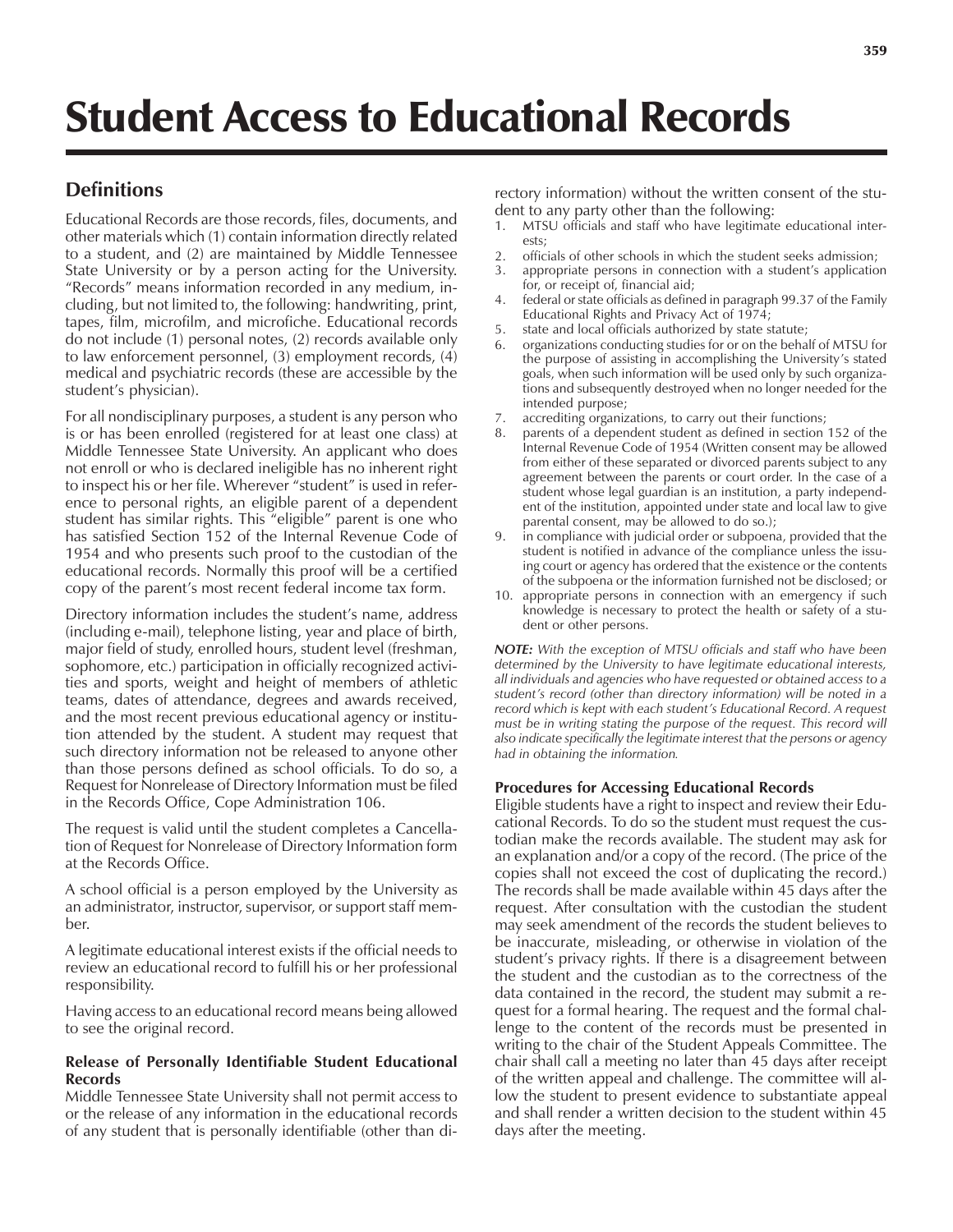Complaints of alleged failure of the institution to comply with the Family Educational Rights and Privacy Act may be filed with the Family Policy Compliance Office, U.S. Department of Education, 400 Maryland Avenue, SW, Washington, D.C. 20202-4605.

*NOTE: This procedure does not provide for a hearing to contest an academic grade.*

#### **Exclusions**

Right of access does not include

- 1. financial records of parents or any information therein;
- 2. confidential letters and statements of recommendation placed in the educational record of a student prior to January 1, 1975;
- 3. records to which access has been waived by a student. (This ap-

plies only if a student, upon request, is notified of the names of all persons making confidential recommendations and if such recommendations are used solely for the purpose for which they were intended.)

#### **Destruction of Educational Records**

Educational records may be destroyed except that a student shall be granted access prior to destruction if such is requested.

#### **Informing Students**

MTSU informs its students of the policy governing privacy rights of students' Educational Records by publishing the policy in the University Catalogs. *A listing of the types of records and related information follows.*

## Educational Records at MTSU

| <b>Type of Educational Record</b>                       | <b>Information in Record</b>                                                                                                                                                                                          | <b>Persons with Access</b>       | <b>Custodian Who Reviews/</b><br><b>Expunges Record</b>             |
|---------------------------------------------------------|-----------------------------------------------------------------------------------------------------------------------------------------------------------------------------------------------------------------------|----------------------------------|---------------------------------------------------------------------|
| Academic Record                                         | Courses, grades, degrees,<br>entrance examination scores                                                                                                                                                              | Faculty/staff with official need | Director of Records                                                 |
| Locator Information                                     | Personal address, e-mail addresses,<br>telephone no., class schedule                                                                                                                                                  | Faculty/staff with official need | Director of Records                                                 |
| Nonrelease Lists                                        | Information concerning nonrelease<br>of records                                                                                                                                                                       | Faculty/staff with official need | Director of Records                                                 |
| <b>Withdrawal Records</b>                               | Demographic; reason for withdrawal                                                                                                                                                                                    | Faculty/staff with official need | Coordinator of University<br>Withdrawals and Director<br>of Records |
| Student Folder (Undergraduate)                          | Application for admission,<br>receipt for admission fee,<br>high school transcript,<br>previous college transcript,<br>general correspondence,<br>admission test scores                                               | Faculty/staff with official need | Director of Records                                                 |
| Student Folder (Graduate)                               | Application for admission<br>receipt for admission fee,<br>previous college transcripts,<br>general correspondence,<br>references, test scores<br>(Miller's Analogy, Cooperative English,<br>GRE, ACTSB, GMAT, TOEFL) | Faculty/staff with official need | Dean of College of<br><b>Graduate Studies</b>                       |
| Application to Upper Division Form                      | Name, degree, major, minor(s)                                                                                                                                                                                         | Faculty/staff with official need | Director of Records                                                 |
| Teacher Reports of Incomplete,<br>Change of Grade Forms | Grades for particular courses                                                                                                                                                                                         | Faculty/staff with official need | Director of Records                                                 |
| <b>Grade Records</b>                                    | Students in each class and final grade                                                                                                                                                                                | Faculty/staff with official need | Director of Records                                                 |
| Drop/Add Forms/Transactions                             | Class change data                                                                                                                                                                                                     | Faculty/staff with official need | Director of Records                                                 |
| Change of Major<br>Academic Program Forms               | Major change, advisor's name                                                                                                                                                                                          | Faculty/staff with official need | Department/School of<br>Maior                                       |